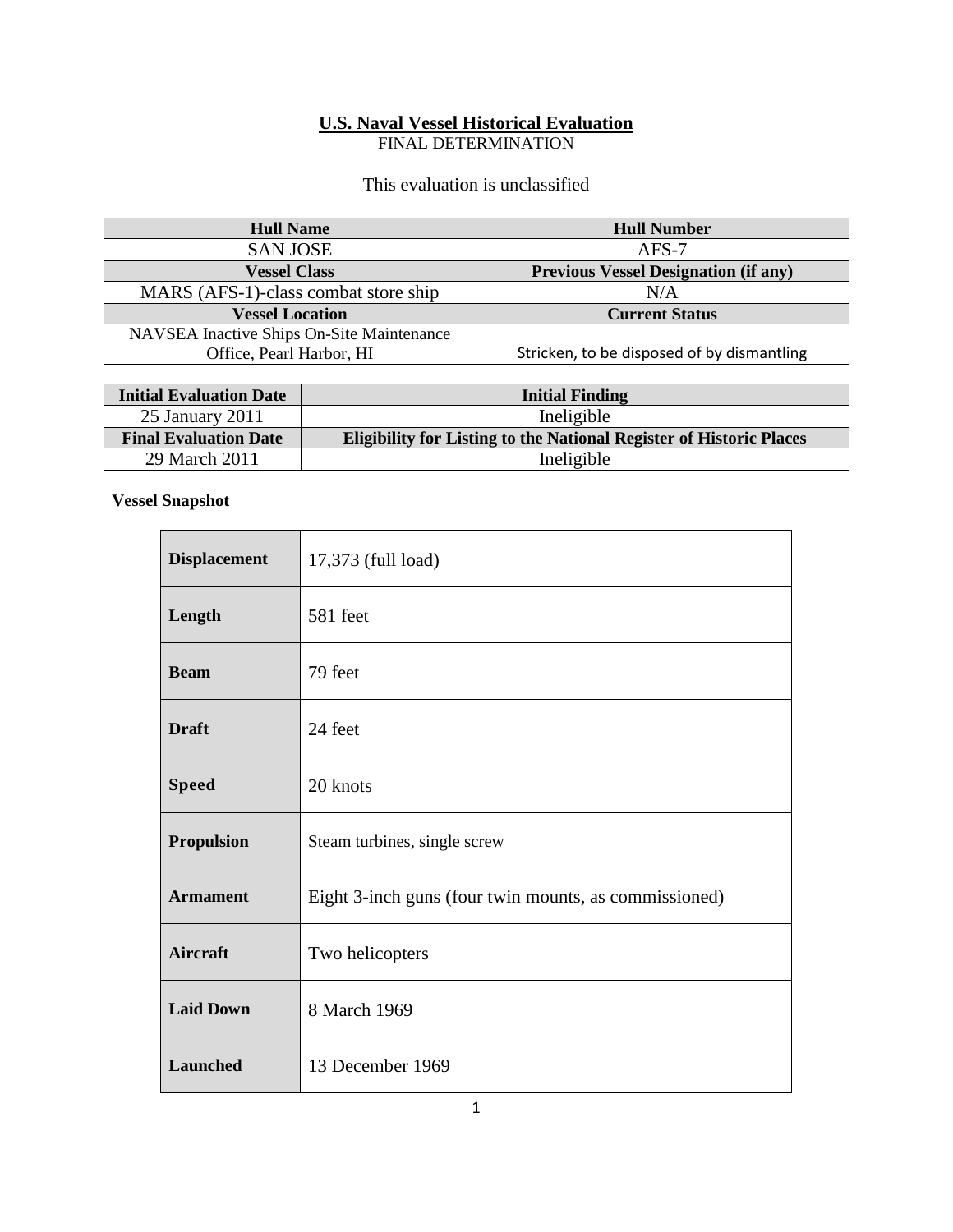| <b>Built By</b>       | National Steel and Shipbuilding Co., San Diego, CA                                                                         |  |
|-----------------------|----------------------------------------------------------------------------------------------------------------------------|--|
| <b>Sponsor</b>        | Mrs. Robert Ellis, III, proxy for her mother, Mrs. George L.<br>Murphy, the wife of Senator George L. Murphy of California |  |
| <b>Delivered</b>      | 30 September 1970                                                                                                          |  |
| <b>Commissioned</b>   | 23 October 1970                                                                                                            |  |
| <b>Decommissioned</b> | 2 November 1993, turned over to MSC.                                                                                       |  |
| <b>Inactivated</b>    | $27$ January $2010$                                                                                                        |  |
| <b>Stricken</b>       | $27$ January $2010$                                                                                                        |  |

### **Vessel History**

| <b>Deployments</b>                          | Pacific, Indian Ocean, and Arabian Gulf                                                                            |
|---------------------------------------------|--------------------------------------------------------------------------------------------------------------------|
| <b>Awards</b>                               | Six MUC [one MUC for Military Detachment], four NUC, four AFEM, two<br>NESM, one SW Asia, three VSM, two Navy E    |
| <b>Noteworthy</b><br><b>Accomplishments</b> | Three of her four HSM (Humanitarian Service Medals) represent the rescue of<br>Vietnamese refugees in the open sea |
| DANFS* Entry                                | In preparation                                                                                                     |

\**Dictionary of American Naval Fighting Ships*

### **Criteria Evaluation[1](#page-1-0)**

| Was the ship awarded an individual     | No |
|----------------------------------------|----|
| <b>Presidential Unit Citation? (A)</b> |    |

<span id="page-1-0"></span><sup>1</sup> Evaluation conducted using criteria established for naval vessels in *Program Comment for the Department of Navy for the Disposition of Historic Vessels*, issued by the Advisory Council for Historic Preservation on 15 March 2010.